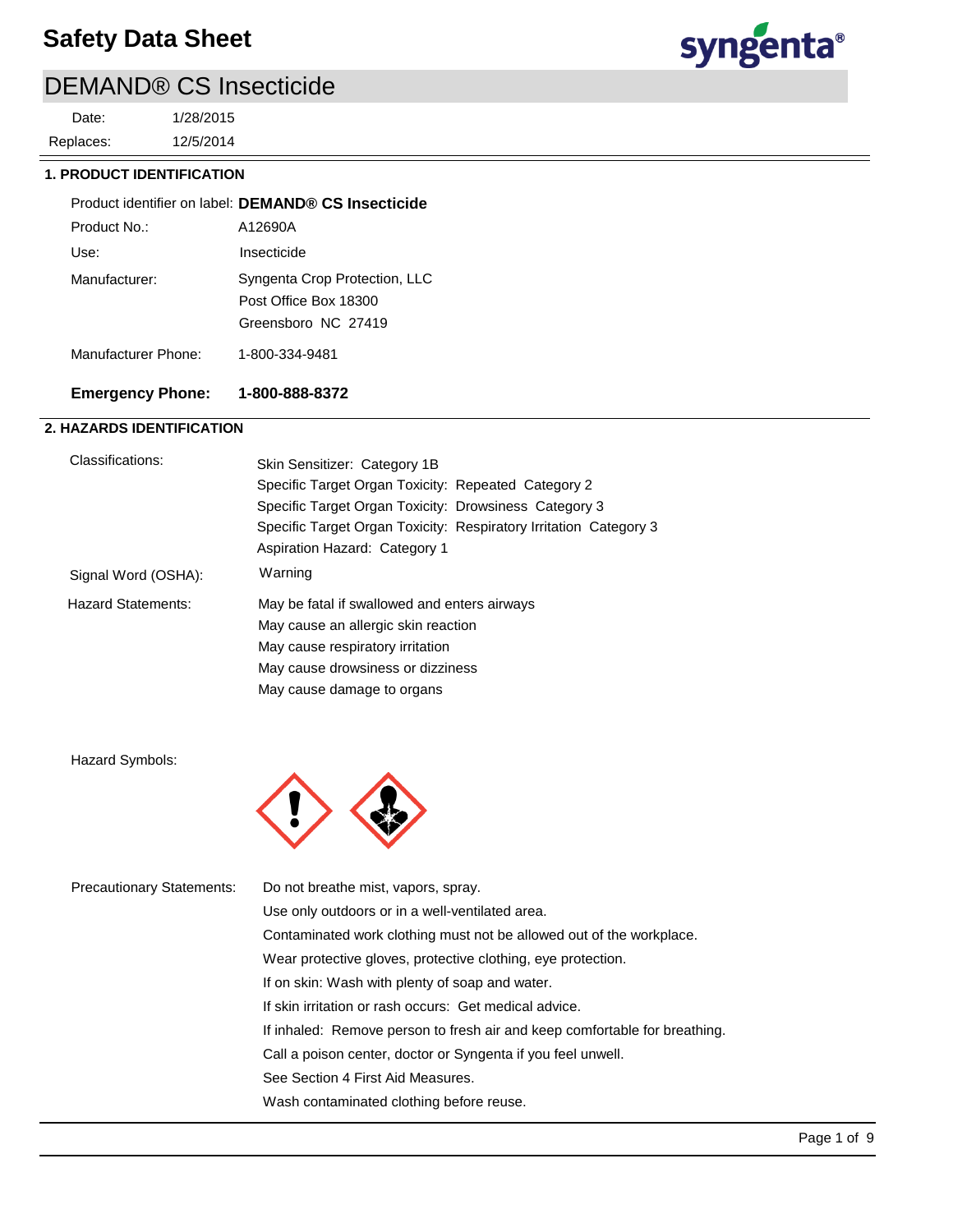

| Date:                    | 1/28/2015 |                                                                                                    |
|--------------------------|-----------|----------------------------------------------------------------------------------------------------|
| Replaces:                | 12/5/2014 |                                                                                                    |
|                          |           | Store locked up.                                                                                   |
|                          |           | Dispose of contents and container in accordance with local regulations.                            |
|                          |           | If swallowed: Immediately call a poison center, doctor or Syngenta.                                |
|                          |           | Do NOT induce vomiting.                                                                            |
| Other Hazard Statements: |           | May cause temporary itching, tingling, burning or numbness of exposed<br>skin, called paresthesia. |

### **3. COMPOSITION/INFORMATION ON INGREDIENTS**

| <b>Chemical Name</b>                                                                                                                    | Common Name            | <b>CAS Number</b>   | Concentration       |
|-----------------------------------------------------------------------------------------------------------------------------------------|------------------------|---------------------|---------------------|
| Xylene                                                                                                                                  | Xvlene                 | 1330-20-7           | $1\%$               |
| 1,2,4-Trimethylbenzene                                                                                                                  | 1,2,4-Trimethylbenzene | $95 - 63 - 6$       | 2.5%                |
| Cumene                                                                                                                                  | Cumene                 | $98 - 82 - 8$       | $1\%$               |
| 1,2-Propanediol                                                                                                                         | Propylene Glycol       | $57 - 55 - 6$       | <b>Trade Secret</b> |
| Petroleum Solvent                                                                                                                       | Petroleum Solvent      | 64742-95-6          | <b>Trade Secret</b> |
| Other ingredients                                                                                                                       | Other ingredients      | <b>Trade Secret</b> | $>85.8\%$           |
| $[1a(S*), 3a(Z)]$ -cyano(3-<br>phenoxyphenyl)methyl-3-(2-chloro-3,3,3-<br>trifluoro-1-propenyl)-2,2-<br>dimethylcyclopropanecarboxylate | Lambda-Cyhalothrin     | 91465-08-6          | 9.7%                |

Ingredients not precisely identified are proprietary or non-hazardous. Values are not product specifications.

## **4. FIRST AID MEASURES**

Have the product container, label or Safety Data Sheet with you when calling Syngenta (800-888-8372), a poison contol center or doctor, or going for treatment.

| Ingestion:   | If swallowed: Call Syngenta (800-888-8372), a poison control center or doctor immediately for treatment<br>advice. Do not give any liquid to the person. Do not induce vomiting unless told to do so after calling 800-888-<br>8372 or by a poison control center or doctor. Do not give anything by mouth to an unconscious person. |
|--------------|--------------------------------------------------------------------------------------------------------------------------------------------------------------------------------------------------------------------------------------------------------------------------------------------------------------------------------------|
| Eye Contact: | If in eyes: Hold eye open and rinse slowly and gently with water for 15-20 minutes. Remove contact lenses, if<br>present, after 5 minutes, then continue rinsing eye. Call Syngenta (800-888-8372), a poison control center or<br>doctor for treatment advice.                                                                       |

- If on skin or clothing: Take off contaminated clothing. Rinse skin immediately with plenty of water for 15-20 minutes. Call Syngenta (800-888-8372), a poison control center or doctor for treatment advice. Skin Contact:
- If inhaled: Move person to fresh air. If person is not breathing, call 911 or an ambulance, then give artificial respiration, preferably mouth-to-mouth if possible. Call Syngenta (800-888-8372), a poison control center or doctor for further treatment advice. Inhalation:

#### Most important symptoms/effects:

Allergic skin reaction

Drowsiness or dizziness

Respiratory irritation

#### Indication of immediate medical attention and special treatment needed:

There is no specific antidote if this product is ingested.

Treat symptomatically.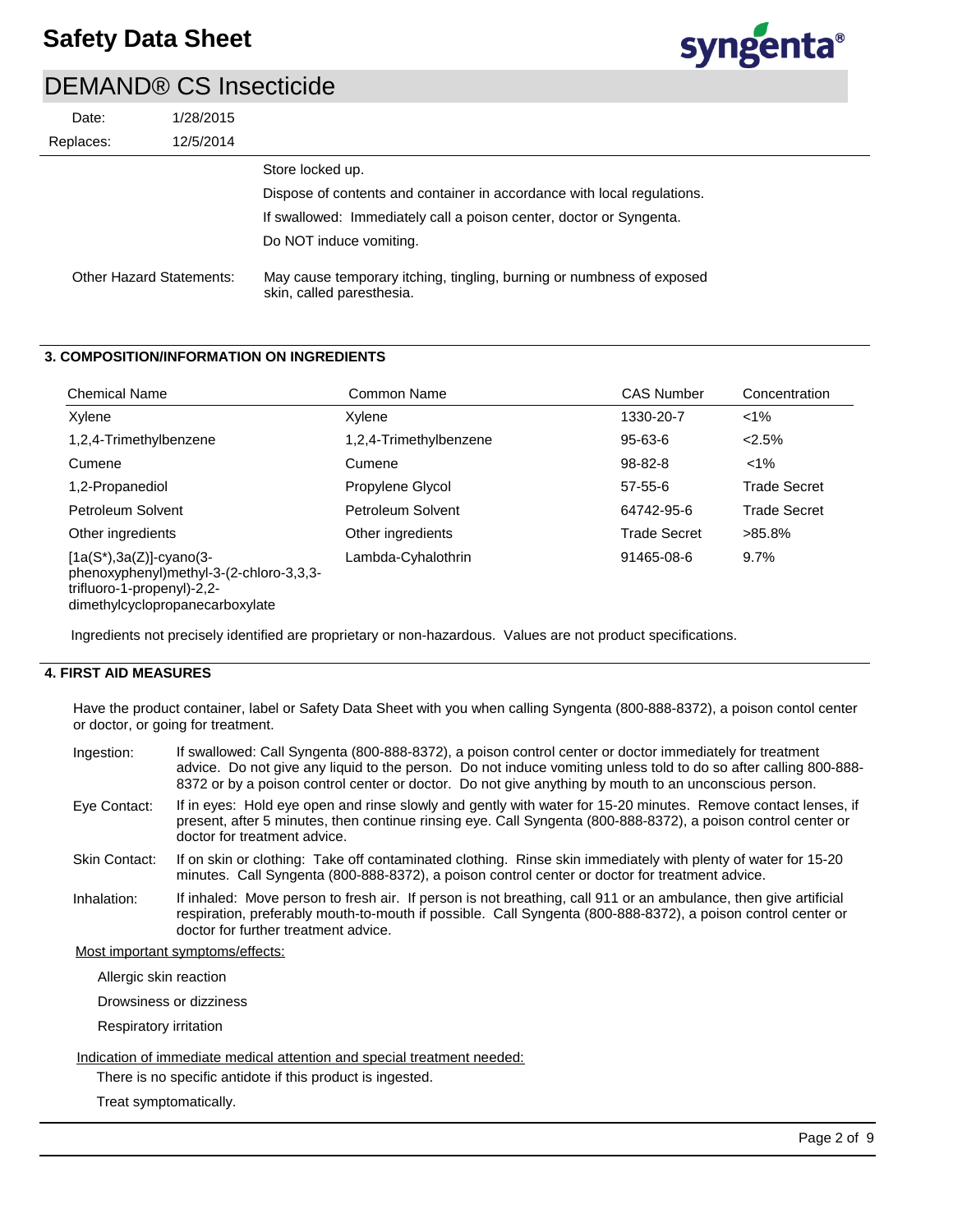

## DEMAND® CS Insecticide

12/5/2014 1/28/2015 Replaces: Date:

> Persons suffering a temporary allergic reaction may respond to treatment with antihistamines or steroid creams and/or systemic steroids.

Skin contact paresthesia effects (itching, tingling, burning or numbness) are transient, lasting up to 24 hours. Treat symptomatically.

Contains petroleum distillate - vomiting may cause aspiration pneumonia.

#### **5. FIRE FIGHTING MEASURES**

Suitable (and unsuitable) extinguishing media:

Use dry chemical, foam or CO2 extinguishing media. If water is used to fight fire, dike and collect runoff.

Specific Hazards:

During a fire, irritating and possibly toxic gases may be generated by thermal decomposition or combustion.

Special protective equipment and precautions for firefighters:

Wear full protective clothing and self-contained breathing apparatus. Evacuate nonessential personnel from the area to prevent human exposure to fire, smoke, fumes or products of combustion.

#### **6. ACCIDENTAL RELEASE MEASURES**

Personal precautions, protective equipment, and emergency procedures:

Follow exposure controls/personal protection outlined in Section 8.

Methods and materials for containment and cleaning up:

Control the spill at its source. Contain the spill to prevent from spreading or contaminating soil or from entering sewage and drainage systems or any body of water. Clean up spills immediately, observing precautions in Protective Equipment Section. Cover entire spill with absorbing material and place into compatible disposal container. Scrub area with hard water detergent (e.g. commercial products such as Tide, Joy, Spic and Span). Pick up wash liquid with additional absorbent and place into compatible disposal container. Once all material is cleaned up and placed in a disposal container, seal container and arrange for disposition.

#### **7. HANDLING AND STORAGE**

Precautions for safe handling:

Store the material in a well-ventilated, secure area out of reach of children and domestic animals. Do not store food, beverages or tobacco products in the storage area. Prevent eating, drinking, tobacco use, and cosmetic application in areas where there is a potential for exposure to the material. Wash thoroughly with soap and water after handling.

Conditions for safe storage, including any incompatibilities: Store locked up.

#### **8. EXPOSURE CONTROLS/PERSONAL PROTECTION**

## **THE FOLLOWING RECOMMENDATIONS FOR EXPOSURE CONTROLS/PERSONAL PROTECTION ARE INTENDED FOR THE MANUFACTURE, FORMULATION AND PACKAGING OF THIS PRODUCT.**

#### **FOR COMMERCIAL APPLICATIONS AND/OR ON-FARM APPLICATIONS CONSULT THE PRODUCT LABEL.**

Occupational Exposure Limits:

| <b>Chemical Name</b>   | OSHA PEL        | <b>ACGIH TLV</b>             | Other       | Source       |
|------------------------|-----------------|------------------------------|-------------|--------------|
| Xylene                 | 100 ppm TWA     | 100 ppm TWA; 150<br>ppm STEL | 100 ppm TWA | <b>NIOSH</b> |
| 1,2,4-Trimethylbenzene | Not Established | 25 ppm TWA                   | 25 ppm TWA  | <b>NIOSH</b> |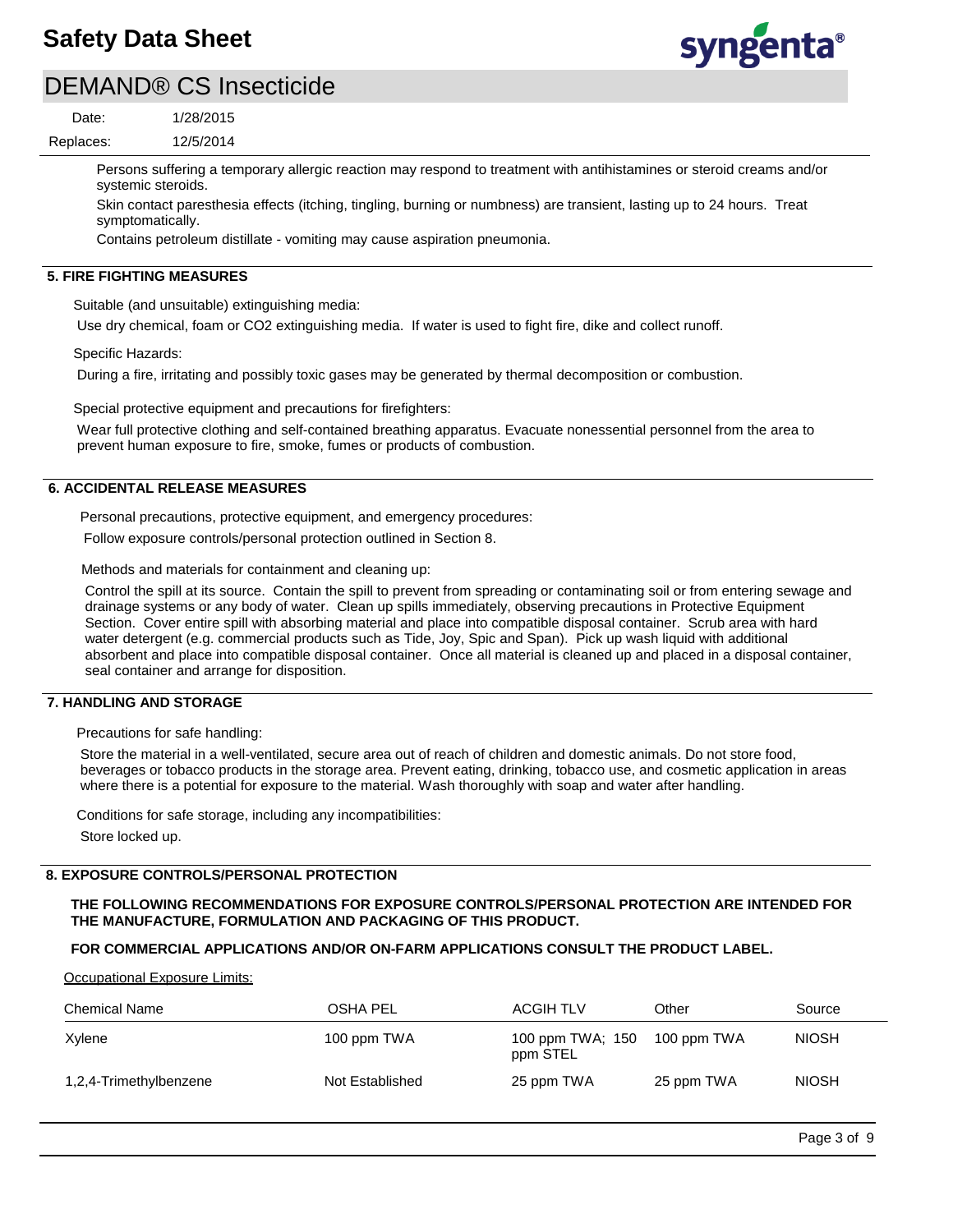| Date:     | 1/28/2015 |
|-----------|-----------|
| Replaces: | 12/5/2014 |
| Cumene    |           |



| keplaces:<br>12/5/2014 |                   |                 |                                        |                |
|------------------------|-------------------|-----------------|----------------------------------------|----------------|
| Cumene                 | 50 ppm TWA (skin) | 50 ppm TWA      | Not Established                        | Not Applicable |
| Propylene Glycol       | Not Established   | Not Established | 10 $mg/m3 TWA$                         | AIHA           |
| Petroleum Solvent      | Not Established   | Not Established | 100 mg/m <sup>3</sup> (19 ppm)<br>TWA  | Manufacturer   |
| Other ingredients      | Not Applicable    | Not Applicable  | Not Applicable                         | Not Applicable |
| Lambda-Cyhalothrin     | Not Established   | Not Established | $0.04$ mg/m <sup>3</sup> TWA<br>(skin) | Syngenta       |

### Appropriate engineering controls:

Use effective engineering controls to comply with occupational exposure limits (if applicable).

#### Individual protection measures:

#### Ingestion:

Prevent eating, drinking, tobacco usage and cosmetic application in areas where there is a potential for exposure to the material. Wash thoroughly with soap and water after handling.

#### Eye Contact:

Where eye contact is likely, use chemical splash goggles.

#### Skin Contact:

Where contact is likely, wear chemical-resistant gloves (such as barrier laminate, butyl rubber, nitrile rubber or Viton), coveralls, socks and chemical-resistant footwear.

Stringent housekeeping measures are necessary to prevent translocation of the material from contaminated work surfaces to uncontaminated surfaces (railings, doors, etc.). Unprotected contact with such translocated material can result in paresthesia effects (see Section 11).

#### Inhalation:

A combination particulate/organic vapor respirator should be used until effective engineering controls are installed to comply with occupational exposure limits, or until exposure limits are established. Use a NIOSH approved respirator with an organic vapor (OV) cartridge or canister with any R, P or HE filter.

Use a self-contained breathing apparatus in cases of emergency spills, when exposure levels are unknown, or under any circumstances where air-purifying respirators may not provide adequate protection.

## **9. PHYSICAL AND CHEMICAL PROPERTIES**

| Appearance: Off-white liquid                    |                |                                                     |  |
|-------------------------------------------------|----------------|-----------------------------------------------------|--|
| Odor:<br>Slight odor/typical aromatic solvent   |                |                                                     |  |
| Odor Threshold: Not Available                   |                |                                                     |  |
| pH: 7.3 (1% w/w dilution in deionized water)    |                |                                                     |  |
| Melting point/freezing point: Not Applicable    |                |                                                     |  |
| Initial boiling point and boiling range: 212 °F |                |                                                     |  |
| Flash Point (Test Method):                      |                | > 212°F (Setaflash)                                 |  |
| Flammable Limits (% in Air):                    | Not Available  |                                                     |  |
| Flammability:                                   | Not Applicable |                                                     |  |
| Vapor Pressure: Lambda-Cyhalothrin              |                | 1.5 x 10(-9) mmHg @ $68^{\circ}F$ (20 $^{\circ}C$ ) |  |
| Vapor Density: Not Available                    |                |                                                     |  |
| Relative Density: 1.036 @ 68°F (20°C)           |                |                                                     |  |
| Solubility (ies): Lambda-Cyhalothrin            |                | $0.004$ mg/l                                        |  |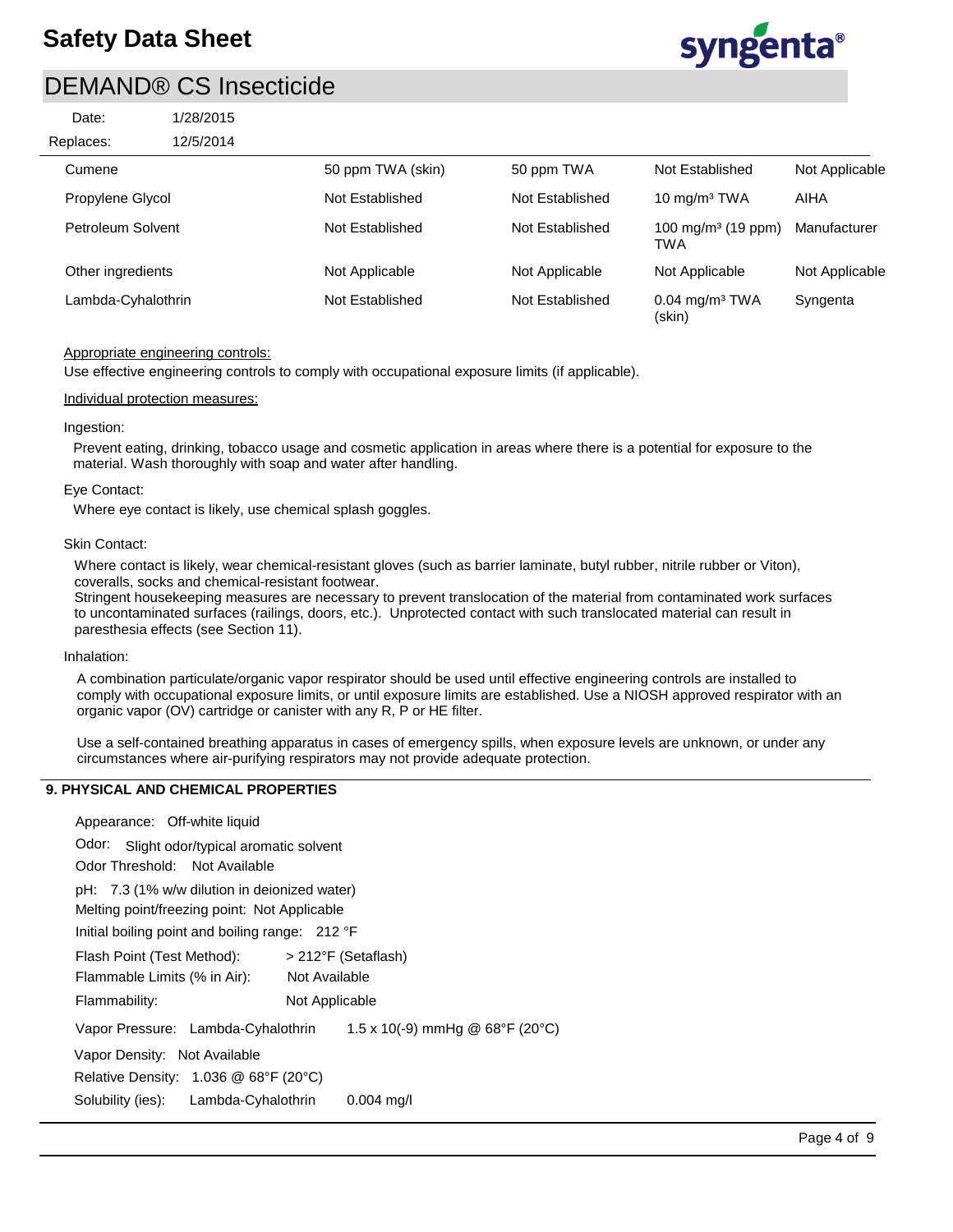## DEMAND® CS Insecticide

12/5/2014 1/28/2015 Replaces: Date:



Partition coefficient: n-octanol/water: Not Available

Autoignition Temperature: Not Available

Decomposition Temperature: Not Available

Viscosity: Not Available

Other: None

## **10. STABILITY AND REACTIVITY**

Chemical stability: Stable under normal use and storage conditions. Reactivity: Not reactive.

Possibility of hazardous reactions: Will not occur.

Conditions to Avoid: None known.

Incompatible materials: None known.

Hazardous Decomposition Products: None known.

### **11. TOXICOLOGICAL INFORMATION**

### Health effects information

Likely routes of exposure: Dermal, Inhalation

Symptoms of exposure: Drowsiness or dizziness, Respiratory irritation

Delayed, immediate and chronic effects of exposure: Allergic skin reaction, Drowsiness or dizziness, Respiratory system effects, Paresthesia

#### Numerical measures of toxicity (acute toxicity/irritation studies (finished product))

| Ingestion:                 | Oral (LD50 Rat):                        | > 5000 mg/kg body weight    |  |
|----------------------------|-----------------------------------------|-----------------------------|--|
| Dermal:                    | Dermal (LD50 Rat) :                     | > 2000 mg/kg body weight    |  |
| Inhalation:                | Inhalation (LC50 Rat):                  | $> 4.62$ mg/l air - 4 hours |  |
| Eye Contact:               | Non-Irritating (Rabbit)                 |                             |  |
| <b>Skin Contact:</b>       | Practically Non-Irritating (Rabbit)     |                             |  |
| <b>Skin Sensitization:</b> | A weak skin sensitizer in animal tests. |                             |  |

#### Reproductive/Developmental Effects

Lambda-Cyhalothrin : Not a developmental or reproductive toxicant.

### Chronic/Subchronic Toxicity Studies

Lambda-Cyhalothrin : Reversible paresthesia (abnormal skin sensation). Reversible clinical signs of neurotoxicity in mammals.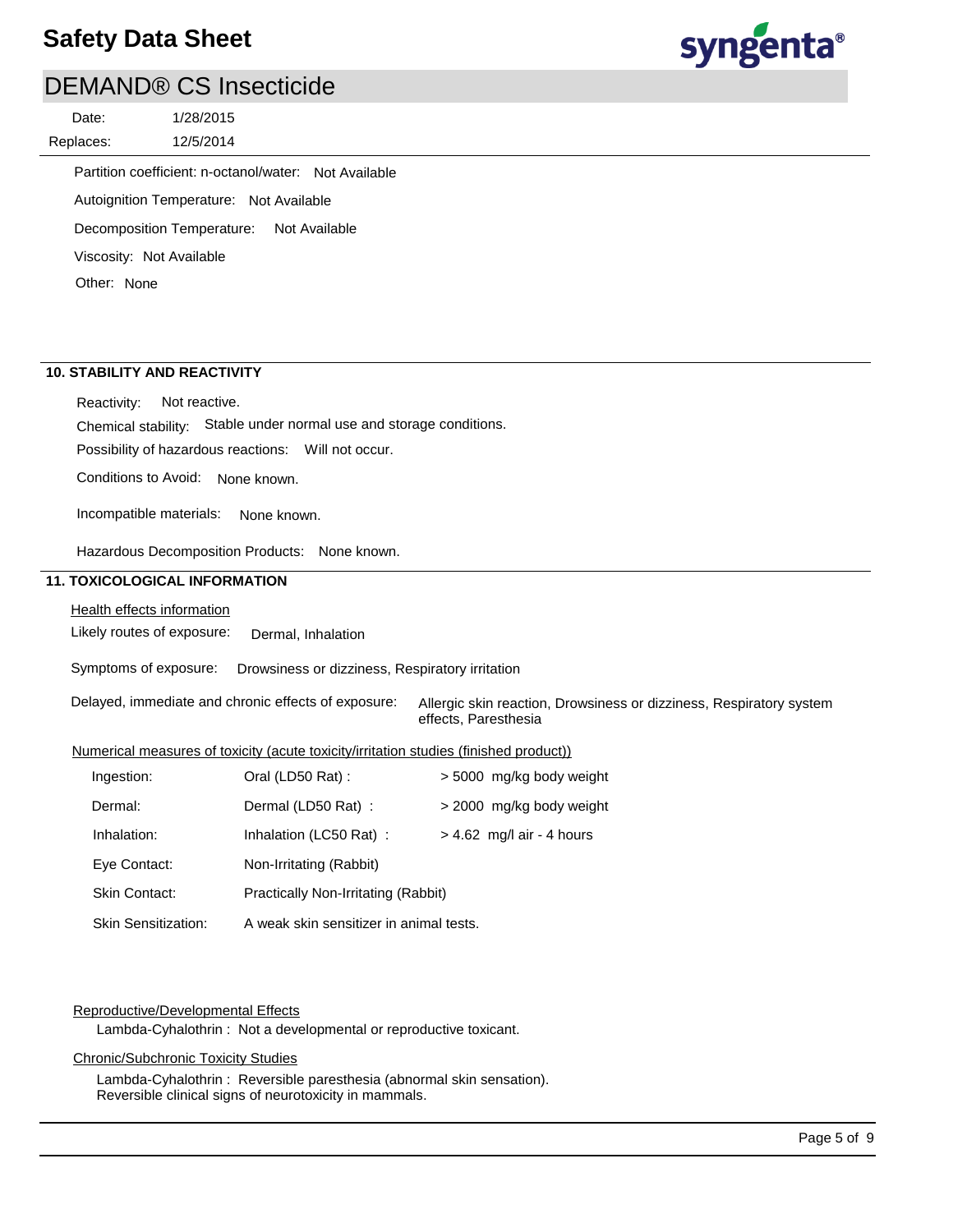Date:

12/5/2014 1/28/2015

Replaces:

### **Carcinogenicity**

Lambda-Cyhalothrin : No treatment-related tumors in rats or mice.

| <b>Chemical Name</b>                                                                                                               | NTP/IARC/OSHA Carcinogen |  |
|------------------------------------------------------------------------------------------------------------------------------------|--------------------------|--|
| Xylene                                                                                                                             | IARC Group 3             |  |
| 1,2,4-Trimethylbenzene                                                                                                             | No.                      |  |
| Cumene                                                                                                                             | No                       |  |
| 1,2-Propanediol                                                                                                                    | No                       |  |
| Petroleum Solvent                                                                                                                  | No                       |  |
| Other ingredients                                                                                                                  | No                       |  |
| [1a(S*),3a(Z)]-cyano(3-phenoxyphenyl)methyl- No<br>3-(2-chloro-3,3,3-trifluoro-1-propenyl)-2,2-<br>dimethylcyclopropanecarboxylate |                          |  |

#### **Other Toxicity Information**

In humans, contact with exposed skin may result in temporary itching, tingling, burning or numbness, called paresthesia. The effect may result from splash, aerosol, or hot vapor contact, or transfer to the face from contaminated gloves and hands. The symptoms normally disappear within 24 hours. Face and genital areas are especially susceptible to this effect. Paresthesia involving the face is also known as "subjective facial sensation" or SFS.

### Toxicity of Other Components

#### 1,2,4-Trimethylbenzene

Inhalation of 1,2,4-trimethylbenzene at high concentrations can cause central nervous system depression, respiratory tract irritation, asphyxiation, cardiac stress and coma. Effects of chronic exposure to this solvent can include blood disorders (anemia, leukopenia) and kidney or liver damage.

#### Cumene

Exposure to cumene vapors may cause irritation to eyes, skin, and respiratory tract. Cumene may also cause headaches, dizziness, anesthesia, drowsiness, unconsciousness and other central nervous system effects. Prolonged exposure to high concentrations (>100 PPM) may result in liver, kidney or lung damage.

#### Other ingredients

Not Applicable

#### Petroleum Solvent

The supplier reports that high vapor/aerosol concentrations (> 1000 ppm) are irritating to the eyes and the respiratory tract, may cause headaches, dizziness, anesthesia, drowsiness, unconsciousness and other central nervous system effects.

#### Propylene Glycol

Reported to cause central nervous system depression (anesthesia, dizziness, confusion), headache and nausea. Also, eye irritation may occur with lacrimation but no residual discomfort or injury. Prolonged contact to skin may cause mild to moderate irritation and possible allergic reactions. Chronic dietary exposure caused kidney and liver injury in experimental animals.

#### Xylene

Inhalation of xylene at high concentrations can cause central nervous system depression, respiratory tract irritation, asphyxiation, cardiac stress and coma.

#### **Target Organs**

| <b>Active Ingredients</b> |                                                         |
|---------------------------|---------------------------------------------------------|
| Lambda-Cyhalothrin:       | Liver, nervous system                                   |
| Inert Ingredients         |                                                         |
| 1,2,4-Trimethylbenzene:   | CNS, liver, kidney, blood, respiratory tract, skin, eye |
| Cumene:                   | Skin, eye, liver, respiratory tract, kidney, CNS        |
| Other ingredients:        | Not Applicable                                          |

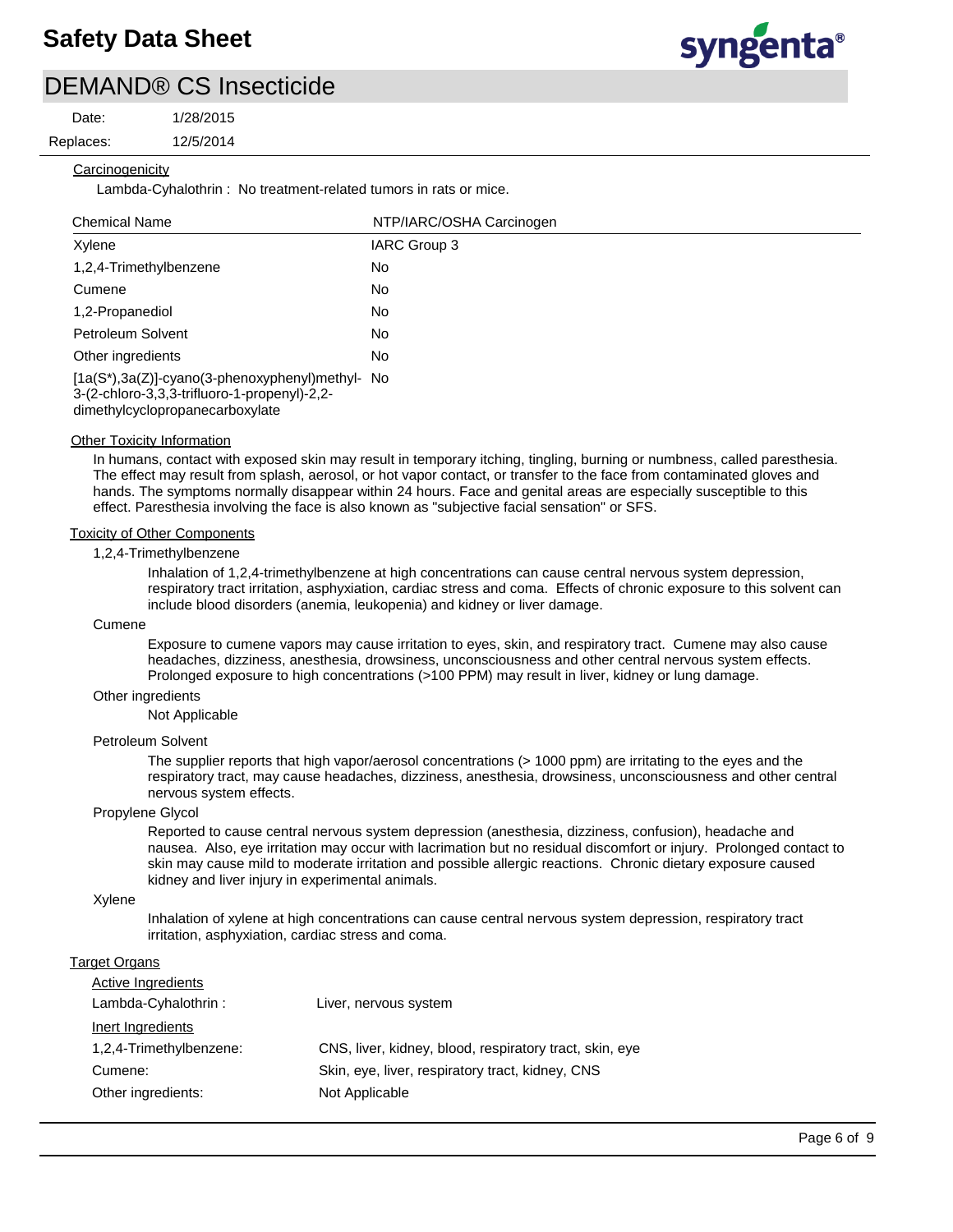

## DEMAND® CS Insecticide

| 1/28/2015 |                                         |
|-----------|-----------------------------------------|
| 12/5/2014 |                                         |
|           | Eye, respiratory tract, CNS             |
|           | CNS, kidney, liver                      |
|           | CNS, respiratory tract, skin            |
|           | Petroleum Solvent:<br>Propylene Glycol: |

## **12. ECOLOGICAL INFORMATION**

#### Eco-Acute Toxicity

Lambda-Cyhalothrin :

Fish (Rainbow Trout) 96-hour LC50 0.19 ppb Bird (Mallard Duck) LD50 Oral > 3950 mg/kg Invertebrate (Water Flea) 48-hour EC50 0.04 ppb

Environmental Fate

Lambda-Cyhalothrin :

The information presented here is for the active ingredient, lambda-cyhalothrin. Not persistent in soil or water. Immobile in soil. Sinks in water (after 24 h).

### **13. DISPOSAL CONSIDERATIONS**

#### Disposal:

Do not reuse product containers. Dispose of product containers, waste containers, and residues according to local, state, and federal health and environmental regulations.

Characteristic Waste: Not Applicable

Listed Waste: Not Applicable

#### **14. TRANSPORT INFORMATION**

#### DOT Classification

Ground Transport - NAFTA Containers < 450 liters: Not regulated Containers > 450 liters: Proper Shipping Name: Environmentally Hazardous Substance, Liquid, N.O.S. (Lambda-Cyhalothrin) Hazard Class or Division: Class 9 Identification Number: UN 3082 Packing Group: PG III

#### **Comments**

Water Transport - International Proper Shipping Name: Environmentally Hazardous Substance, Liquid, N.O.S. (Lambda-Cyhalothrin), Marine Pollutant Hazard Class or Division: Class 9 Identification Number: UN 3082 Packing Group: PG III

Air Transport

Proper Shipping Name: Environmentally Hazardous Substance, Liquid, N.O.S. (Lambda-Cyhalothrin) Hazard Class or Division: Class 9 Identification Number: UN 3082 Packing Group: PG III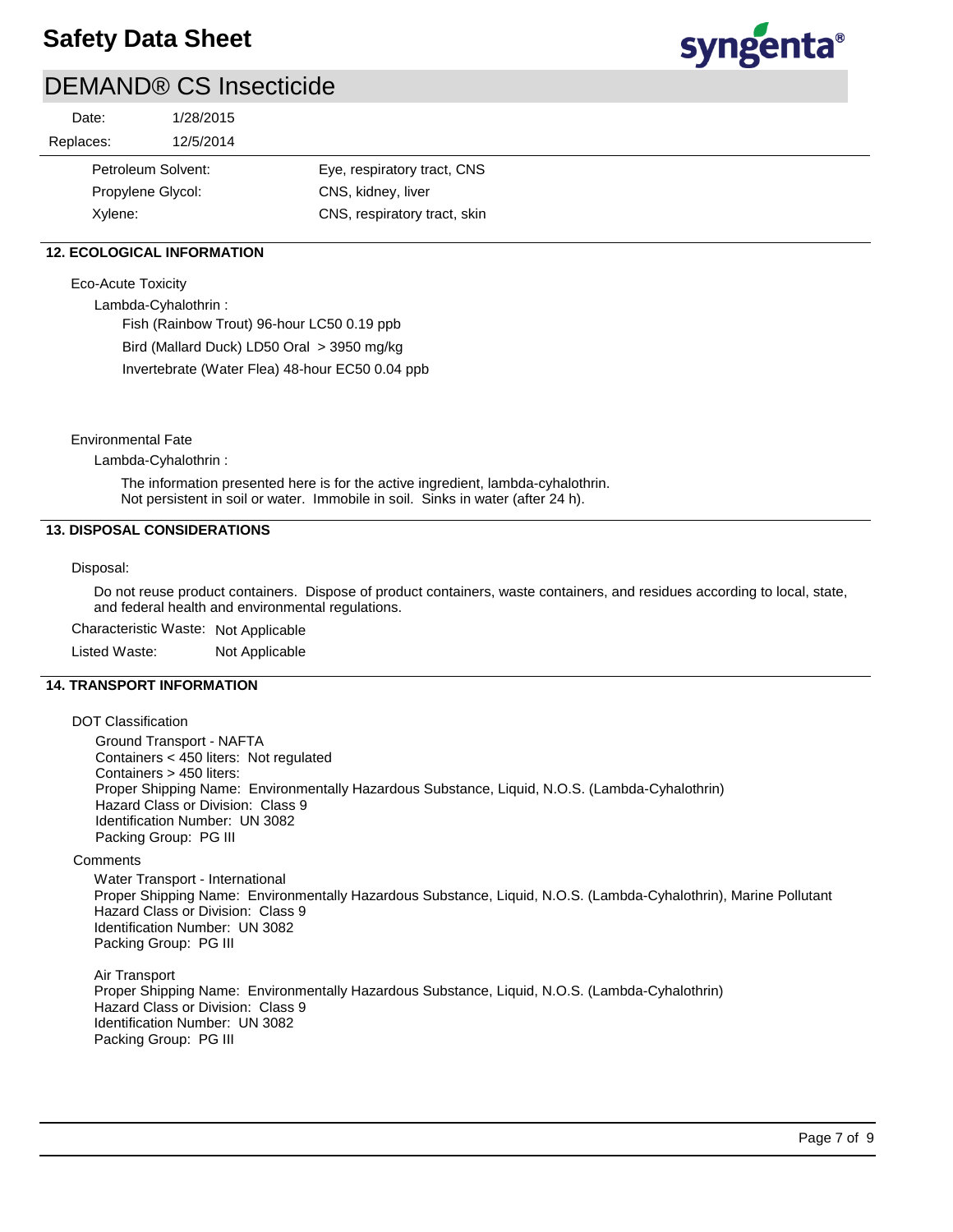12/5/2014 1/28/2015 Replaces: Date:



### **15. REGULATORY INFORMATION**

#### Pesticide Registration:

This chemical is a pesticide product registered by the Environmental Protection Agency and is subject to certain labeling requirements under federal pesticide law. These requirements differ from the classification criteria and hazard information required for safety data sheets, and for workplace labels of non-pesticide chemicals. Following is the hazard information as required on the pesticide label:

Caution: Harmful if absorbed through skin. Avoid breathing spray mist or vapor. Avoid contact with skin, eyes, or clothing. Wash thoroughly with soap and water after handling, and before eating, drinking, chewing gum, using tobacco, or using the toilet. Remove contaminated clothing and wash before reuse. Prolonged or frequently repeated skin contact may cause allergic skin reactions in some individuals.

EPA Registration Number(s):

100-1066

EPCRA SARA Title III Classification:

| Section 311/312 Hazard Classes: | Acute Health Hazard                                |
|---------------------------------|----------------------------------------------------|
|                                 | Chronic Health Hazard                              |
| Section 313 Toxic Chemicals:    | Xylene <1% (CAS No. 1330-20-7)                     |
|                                 | 1,2,4-Trimethylbenzene < $2.5\%$ (CAS No. 95-63-6) |
|                                 | Cumene <1% (CAS No. 98-82-8)                       |

CERCLA/SARA 304 Reportable Quantity (RQ):

Report product spills > 520 gal. (based on xylene [RQ = 100 lbs.] content in the formulation)

RCRA Hazardous Waste Classification (40 CFR 261):

Not Applicable

TSCA Status:

Exempt from TSCA, subject to FIFRA

## **16. OTHER INFORMATION**

| <b>NFPA Hazard Ratings</b>                                                                       |           | <b>HMIS Hazard Ratings</b> |           | 10      | Minimal  |
|--------------------------------------------------------------------------------------------------|-----------|----------------------------|-----------|---------|----------|
| Health:                                                                                          | 2         | Health:                    | 2         |         | Slight   |
| Flammability:                                                                                    | 1         | Flammability:              | 1         | 2       | Moderate |
| Instability:                                                                                     | 0         | Reactivity:                | 0         | 3       | Serious  |
|                                                                                                  |           |                            |           | 4       | Extreme  |
| Syngenta Hazard Category: C,S                                                                    |           |                            |           | $\star$ | Chronic  |
|                                                                                                  |           | 1-800-334-9481             |           |         |          |
|                                                                                                  |           |                            |           |         |          |
| Original Issued Date:                                                                            | 7/14/1999 |                            |           |         |          |
| <b>Revision Date:</b>                                                                            | 1/28/2015 | Replaces:                  | 12/5/2014 |         |          |
| Section(s) Revised:<br>11                                                                        |           |                            |           |         |          |
| The information and recommendations contained herein are based upon data believed to be correct. |           |                            |           |         |          |
| However, no guarantee or warranty of any kind, expressed or implied, is made with respect to the |           |                            |           |         |          |
| information contained herein.                                                                    |           |                            |           |         |          |